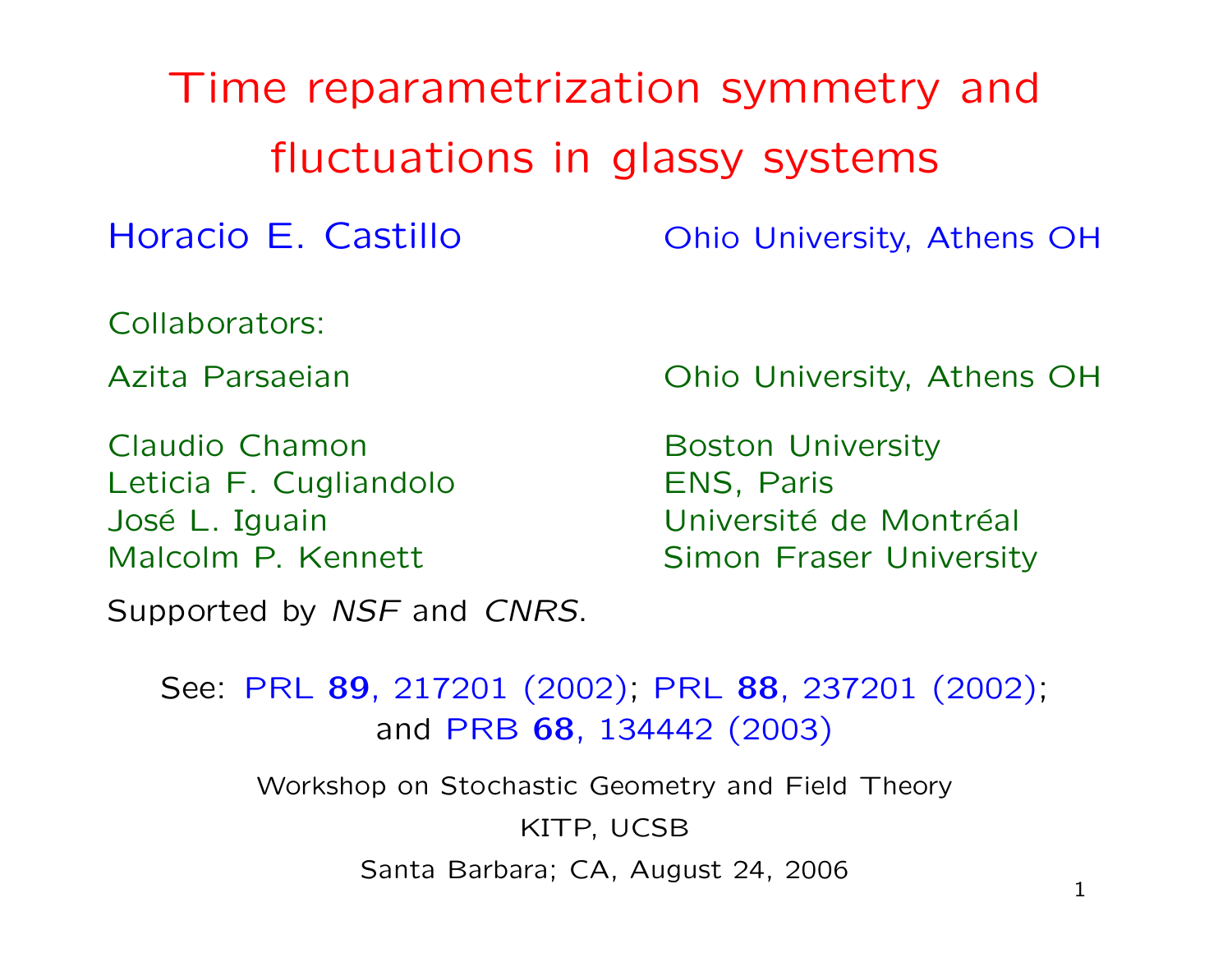## Slow dynamics in glasses



(a) At the glass transition, the system "falls out" of equilibrium.

(b) Viscosities and relaxation times increase dramatically as <sup>a</sup> material cools towards  $T_g$ .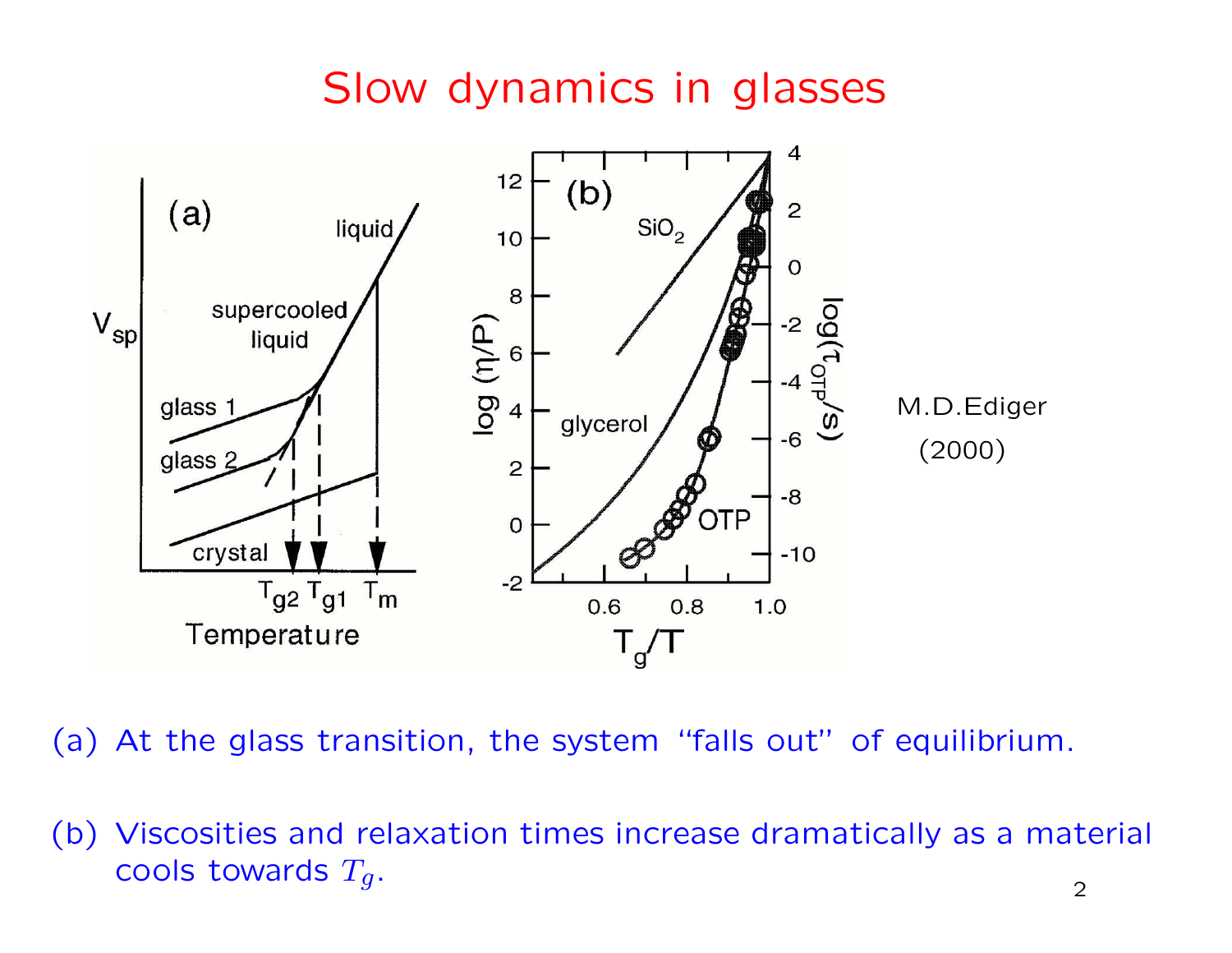Material in <sup>a</sup> glassy state

![](_page_2_Figure_1.jpeg)

The two experiments give different results

TTI Broken: AGING !!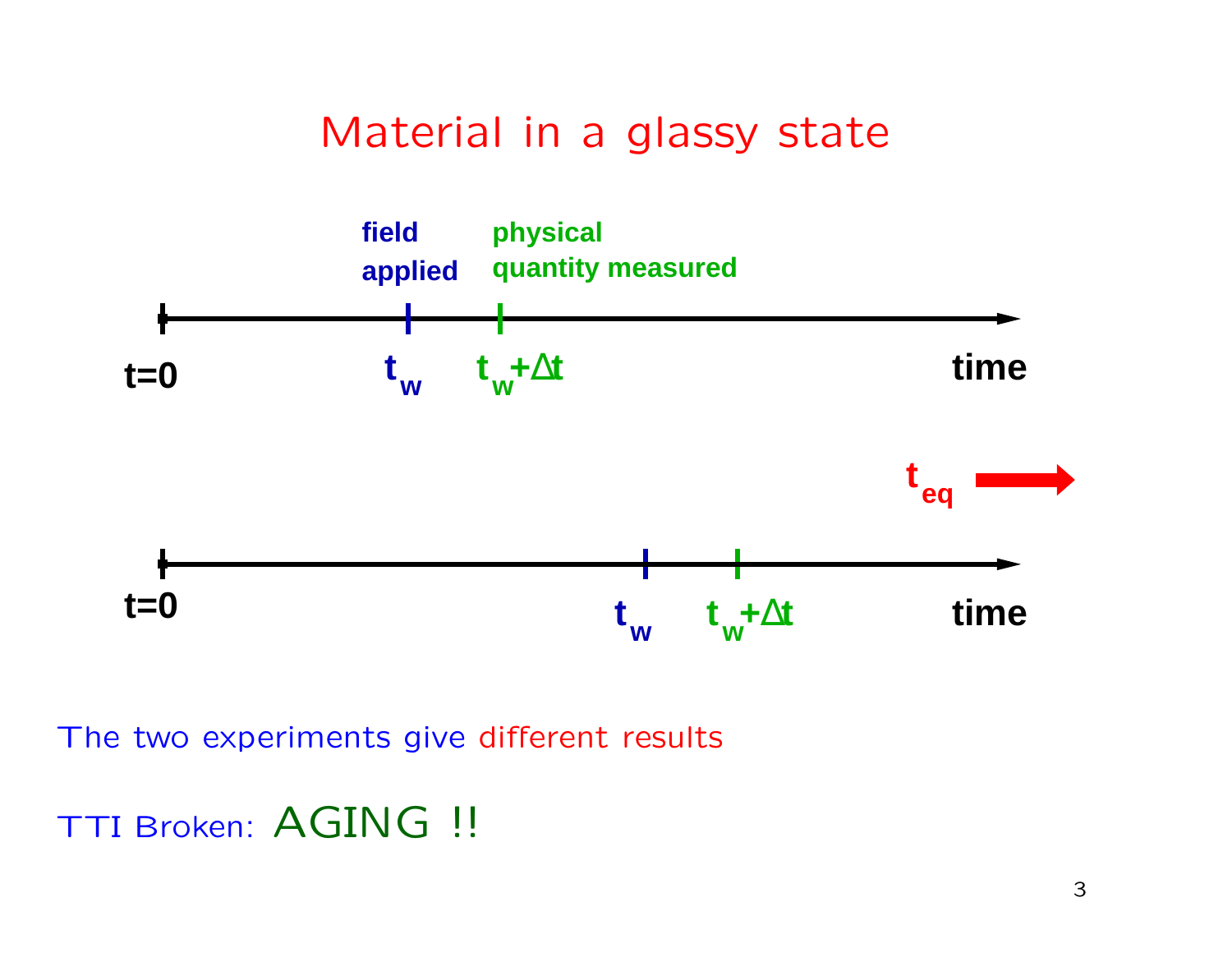## The Problem: Dynamical heterogeneities Colloid: confocal microscopy (Weeks et al., Science <sup>287</sup>, <sup>627</sup> (2000))

![](_page_3_Picture_1.jpeg)

Supercooled liquid, the fastest 5% of the particles are highlighted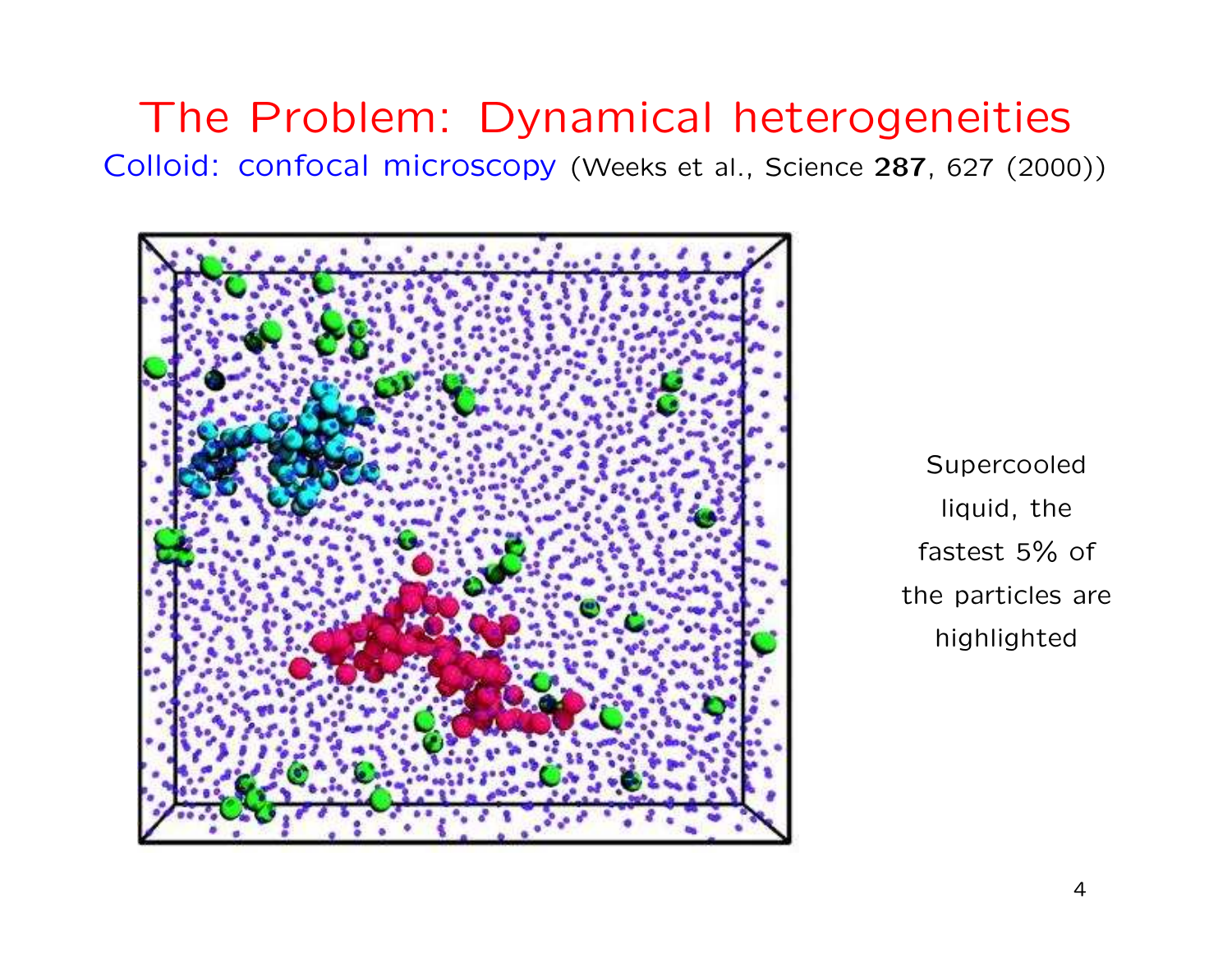## The Problem: Dynamical heterogeneities PVAc: dielectric fluctuations (Vidal Russell & Israeloff, Nature <sup>408</sup>, <sup>695</sup>

(2000))

![](_page_4_Figure_1.jpeg)

 $T = T_g - 9K$ , transient appearence of strongly fluctuating region under tip Heterogeneity lifetime <sup>≈</sup> relaxation time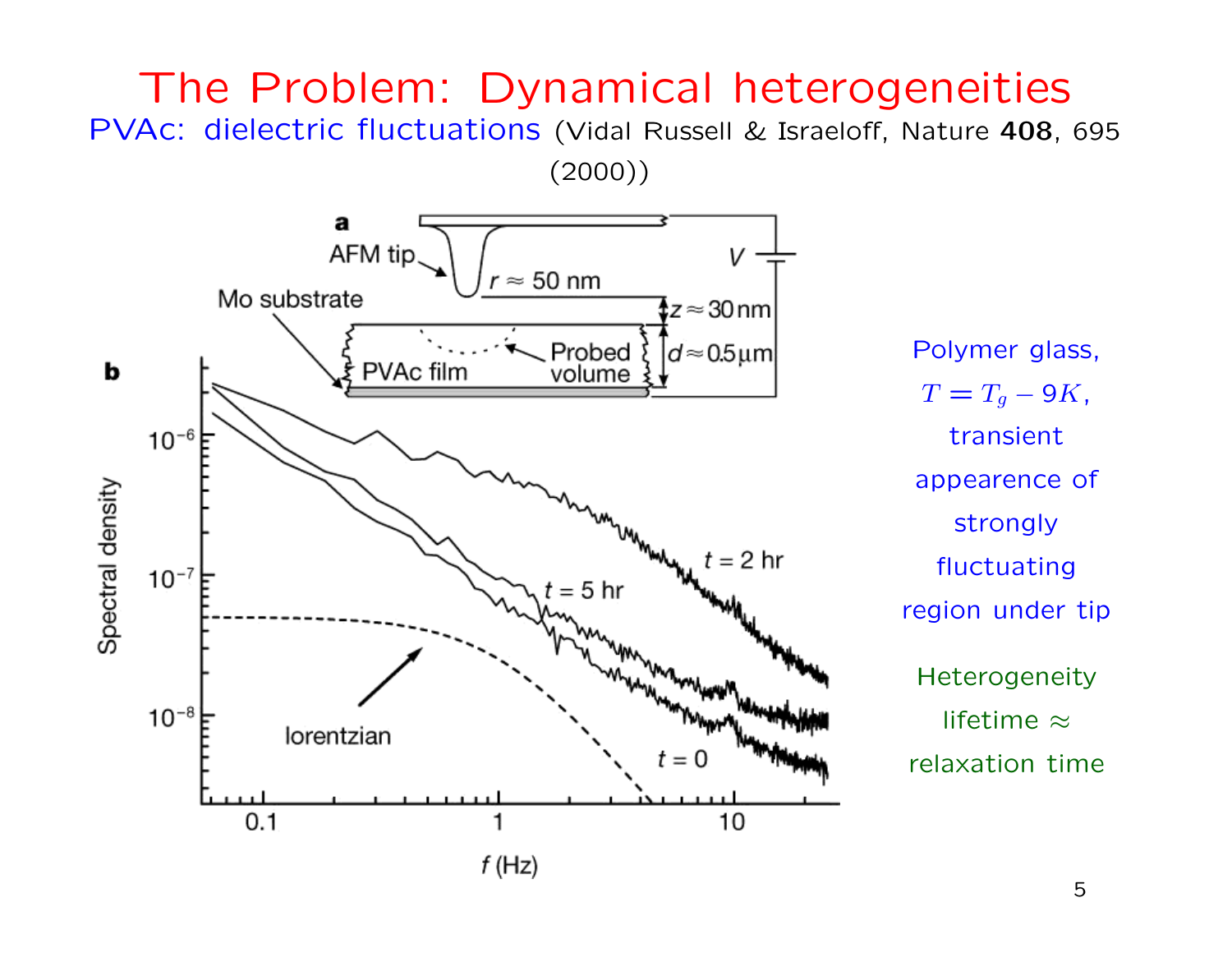# Motivation

- Experiments show spatially heterogeneous dynamics.
- We don't have <sup>a</sup> theory of spatial fluctuations in glassy dynamics

# Outline

- 1. Experiments show that glasses are out of equilibrium: agedependent effects ("Physical aging") and "FDT violations".
- 2. Symmetry under time reparametrization. Goldstone mode: space dependent ages in glassy systems.
- 3. Numerical evidence in models of spin glasses and structural glasses.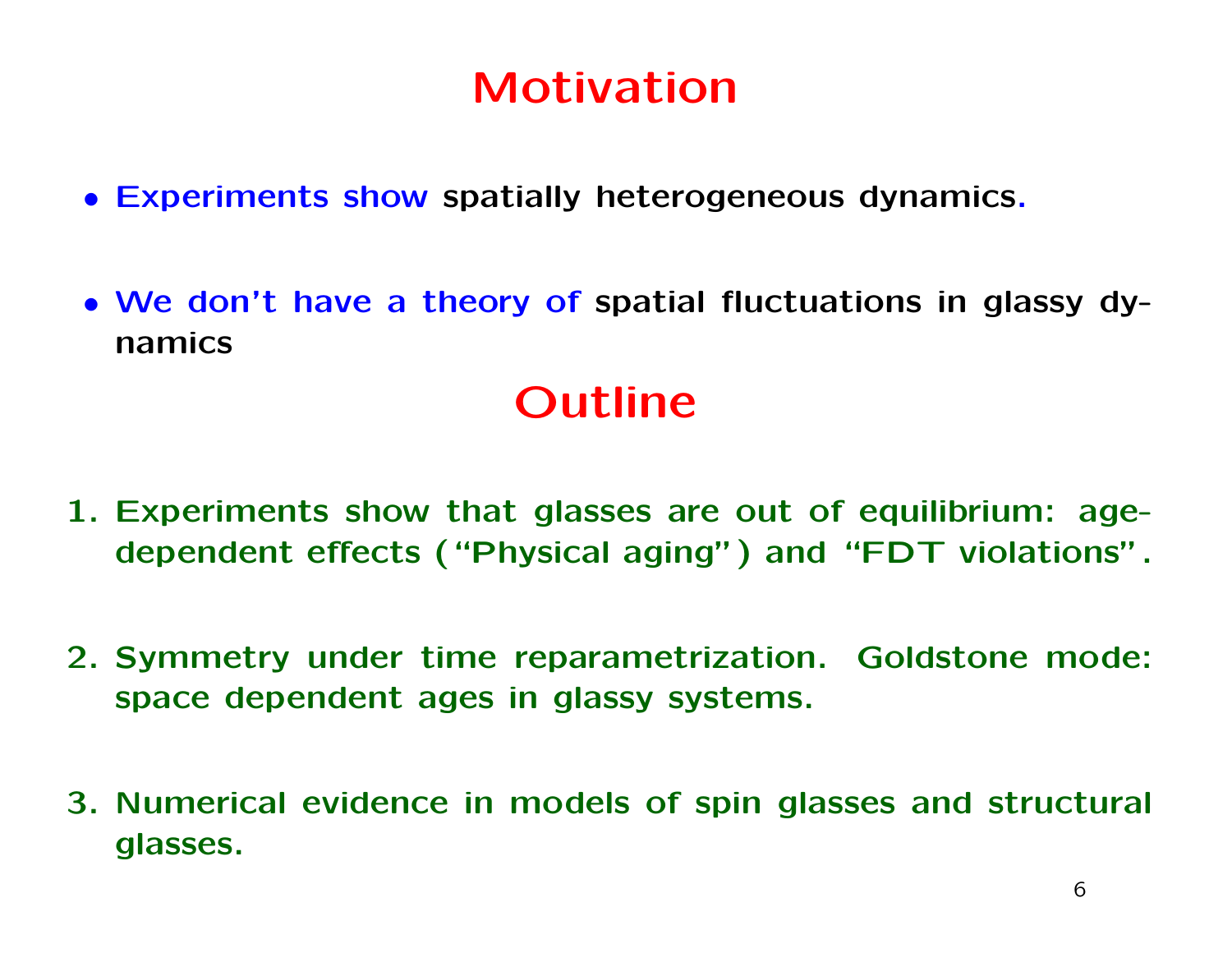# Outline

- 1. Experiments show that glasses are out of equilibrium: agedependent effects ("Physical aging") and "FDT violations".
- 2. Symmetry under time reparametrization. Goldstone mode: space dependent ages in glassy systems.
- 3. Numerical evidence in models of spin glasses and structural glasses.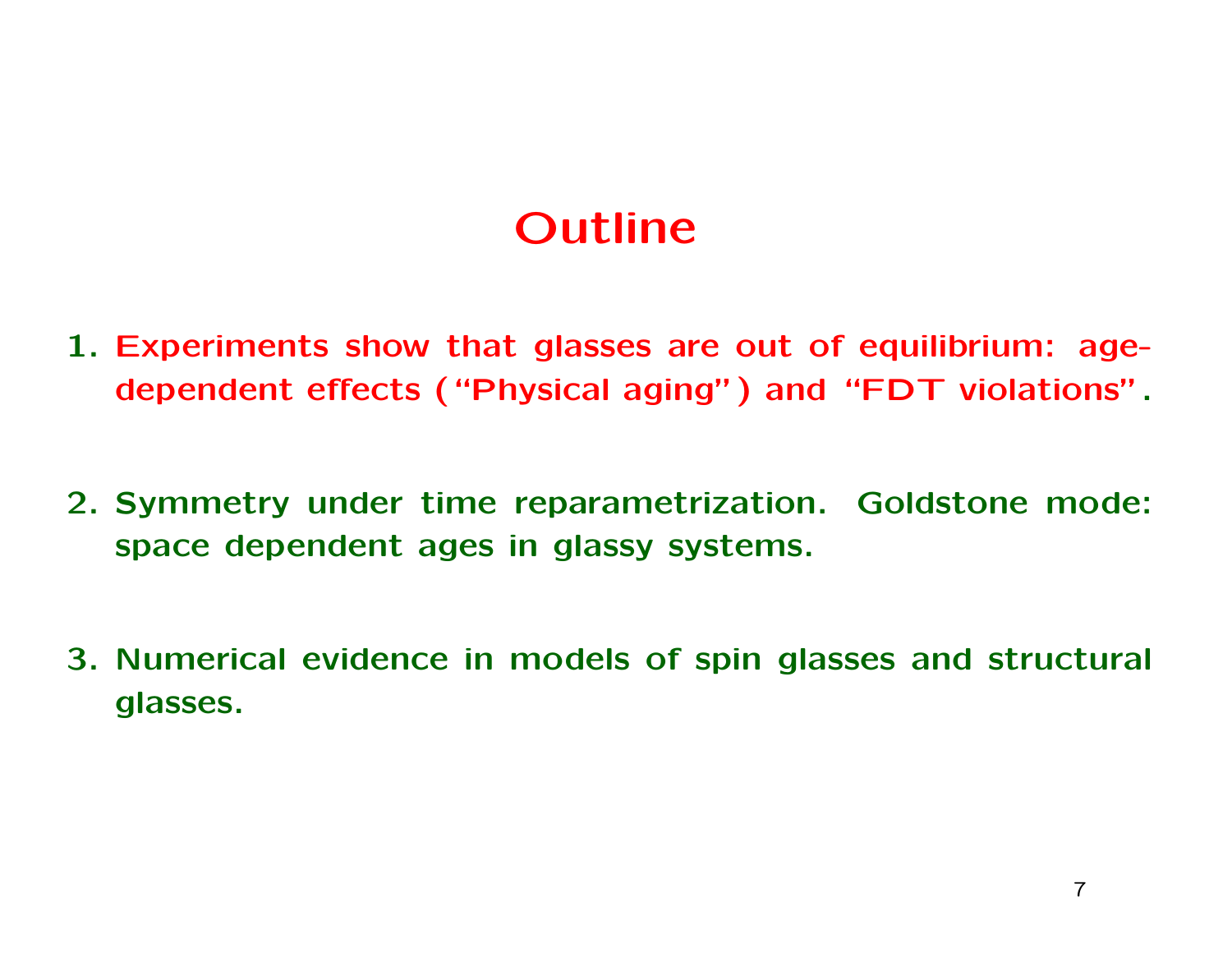#### Fluctuation -- response in spin glasses

![](_page_7_Figure_1.jpeg)

Mean Field Theory

Kurchan, PRL, 1993)

(Cugliandolo &

slope 1/T

 $q_{EA}$  1

Correlation (noise)  $C_{\vec{r}}(t,t') \equiv \frac{1}{V}$  $V_{\vec{r}}$  $\sum$  $i {\in} V_{\vec{r}}$  $S_i(t)S_i(t')$ 

Response (susceptibility)  $R_{\vec{r}}(t,t') \equiv \frac{1}{V}$  $V_{\vec{r}}$  $\sum$  $i{\in}V_{\vec{r}}$  $\partial S_i(t)/\partial h_i(t')$  $\chi_{\vec{r}}(t,t') \equiv \int_{t'}^t dt'' R_{\vec{r}}(t,t'')$ 

![](_page_7_Figure_4.jpeg)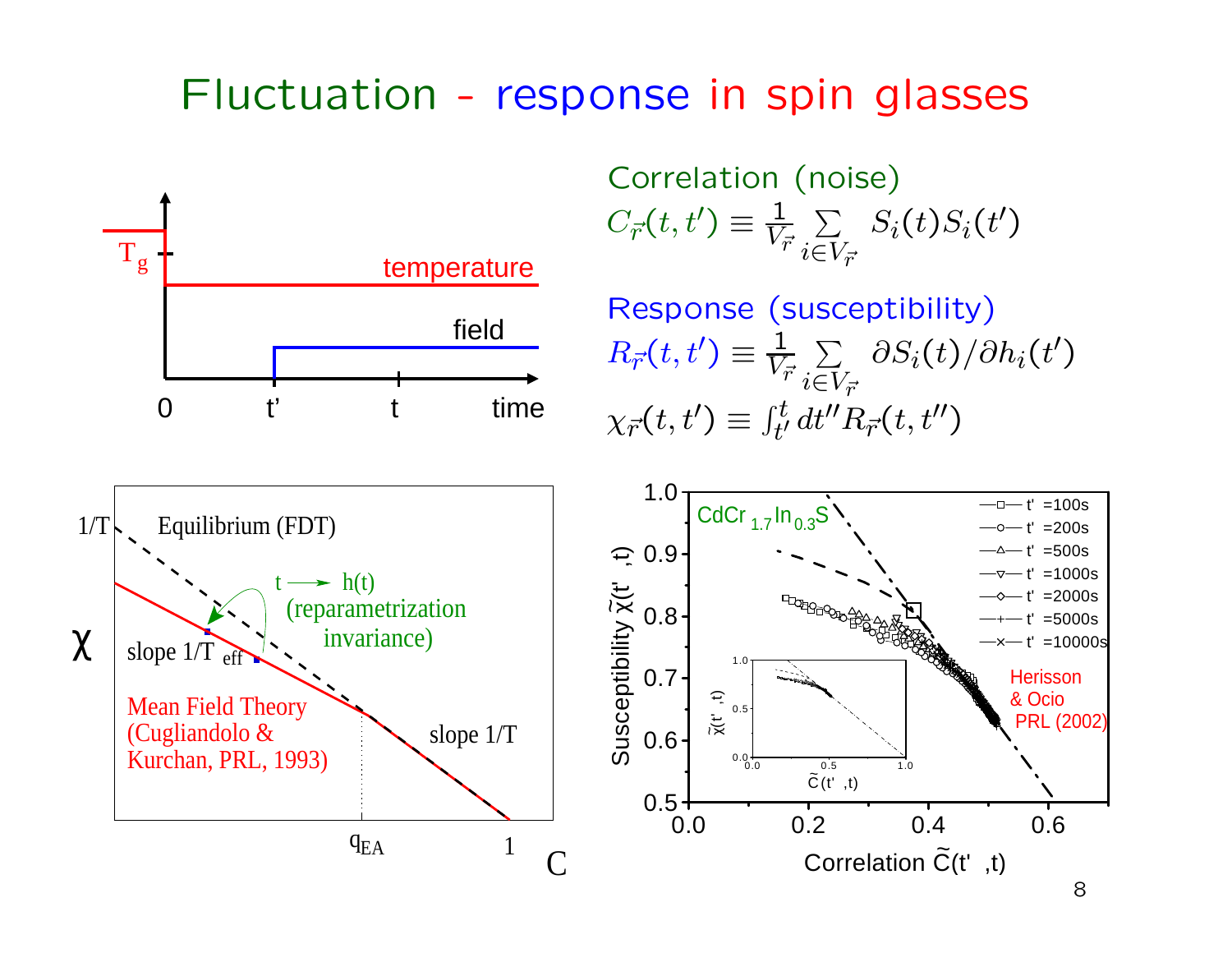# Outline

- 1. Experiments show that glasses are out of equilibrium: agedependent effects ("Physical aging") and "FDT violations".
- 2. Symmetry under time reparametrization. Goldstone mode: space dependent ages in glassy systems.
- 3. Numerical evidence in models of spin glasses and structural glasses.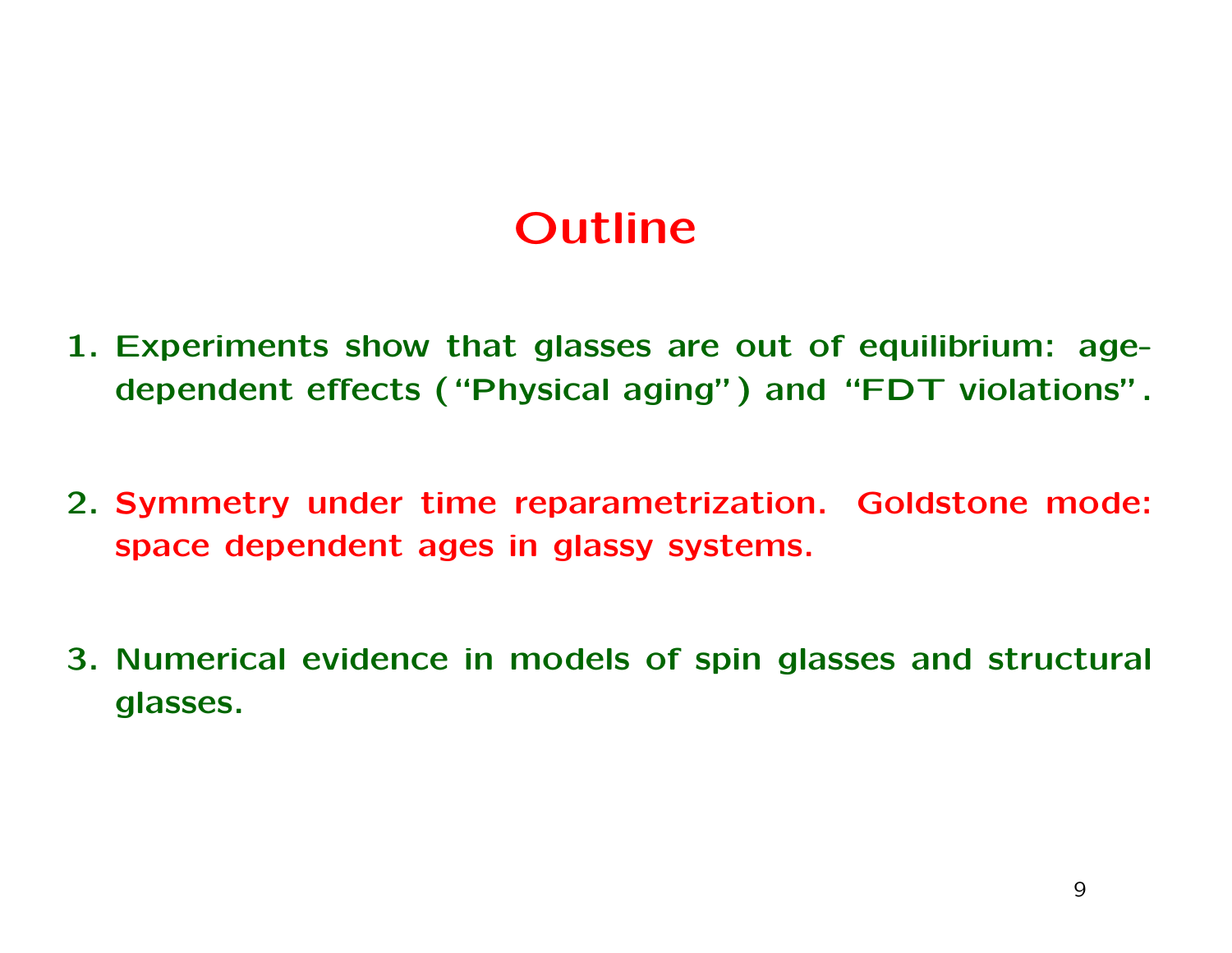A toy example: Mean Field p-Spin Model Cugliandolo and Kurchan, PRL 71, 173 (1993)

• Dynamical equations for correlation and response  $(\mu \equiv p \beta^2/2)$ :

$$
\frac{\partial C(t,t')}{\partial t} = -(1 - p\beta \mathcal{E}(t)) C(t,t') + 2 R(t',t) \n+ \mu \int_0^{t'} dt'' C^{p-1}(t,t') R(t',t'') \n+ \mu (p-1) \int_0^t dt'' R(t,t'') C^{p-2}(t,t'') C(t'',t') \n\frac{\partial R(t,t')}{\partial t} = -(1 - p\beta \mathcal{E}(t)) R(t,t') + \delta(t-t') \n+ \mu (p-1) \int_{t'}^t dt'' R(t,t'') C^{p-2}(t,t'') R(t'',t')
$$

• Reparametrization invariance: in the limit of slow dynamics, the dynamical equations are still satisfied if  $C(t,t')$  and  $R(t,t')$  are replaced by:

$$
\tilde{C}(t,t') = C(h(t),h(t')) \qquad \tilde{R}(t,t') = R(h(t),h(t'))\frac{dh}{dt'}_{10}
$$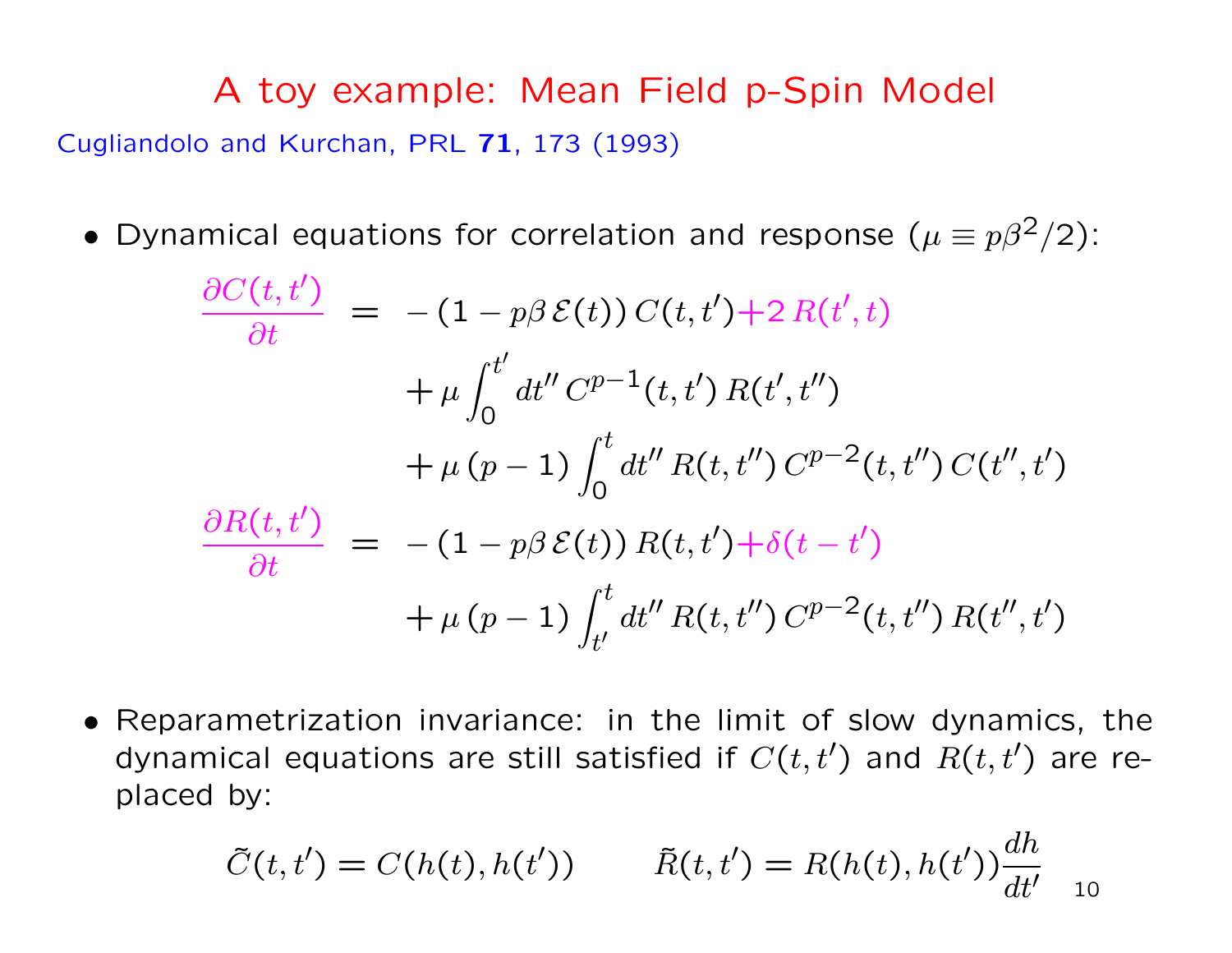## Can we understand dynamical heterogeneities?

A possible explanation: the glassy material is aging, but the ages are fluctuating in space.

![](_page_10_Figure_2.jpeg)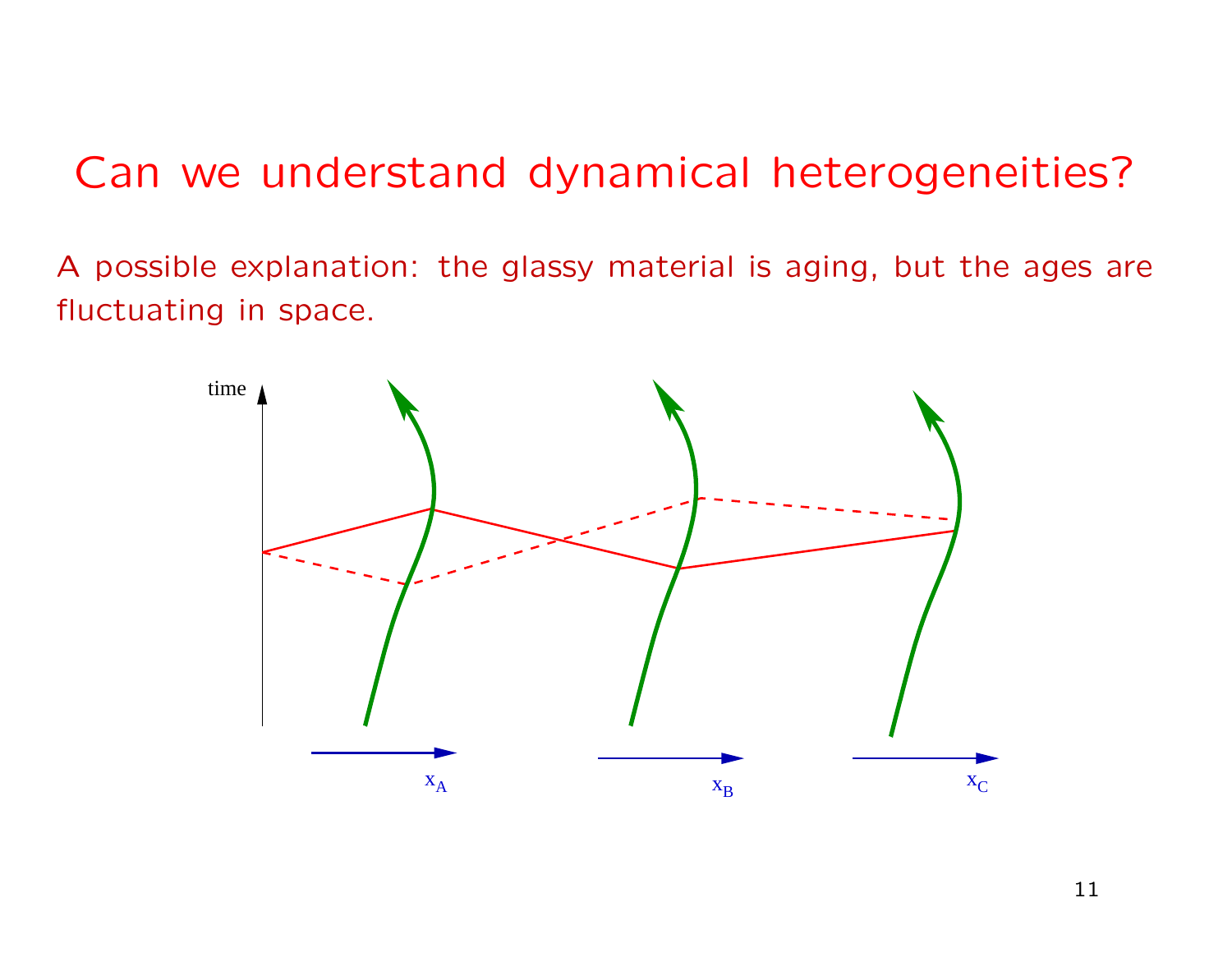# Can we understand dynamical heterogeneities?

Equilibrium state of ferromagnet

![](_page_11_Picture_2.jpeg)

Nonquilibrium dynamics of spin glass

![](_page_11_Figure_4.jpeg)

Rotations  $\mathcal{R}_{\theta}$  leave free energy  $\mathcal F$ unchanged

Minimization of  $\mathcal{F}[\vec{m}(\vec{r})]$ selects the (mean field approx.) physical magnetization

RG in time: reparametrizations  $t \to h(t)$ leave "dynamical action"  $S$  unchanged (irrelevant terms break symmetry at finite times)

(C.Chamon, M.P.Kennett, H.E.C.,

L.F.Cugliandolo, PRL 89, 217201 (2002))

Minimization of  $S[(C_{\vec{r}}(t,t_w), \chi_{\vec{r}}(t,t_w))]$  selects the (mean field approx.) physical evolution of  $(C, \chi)$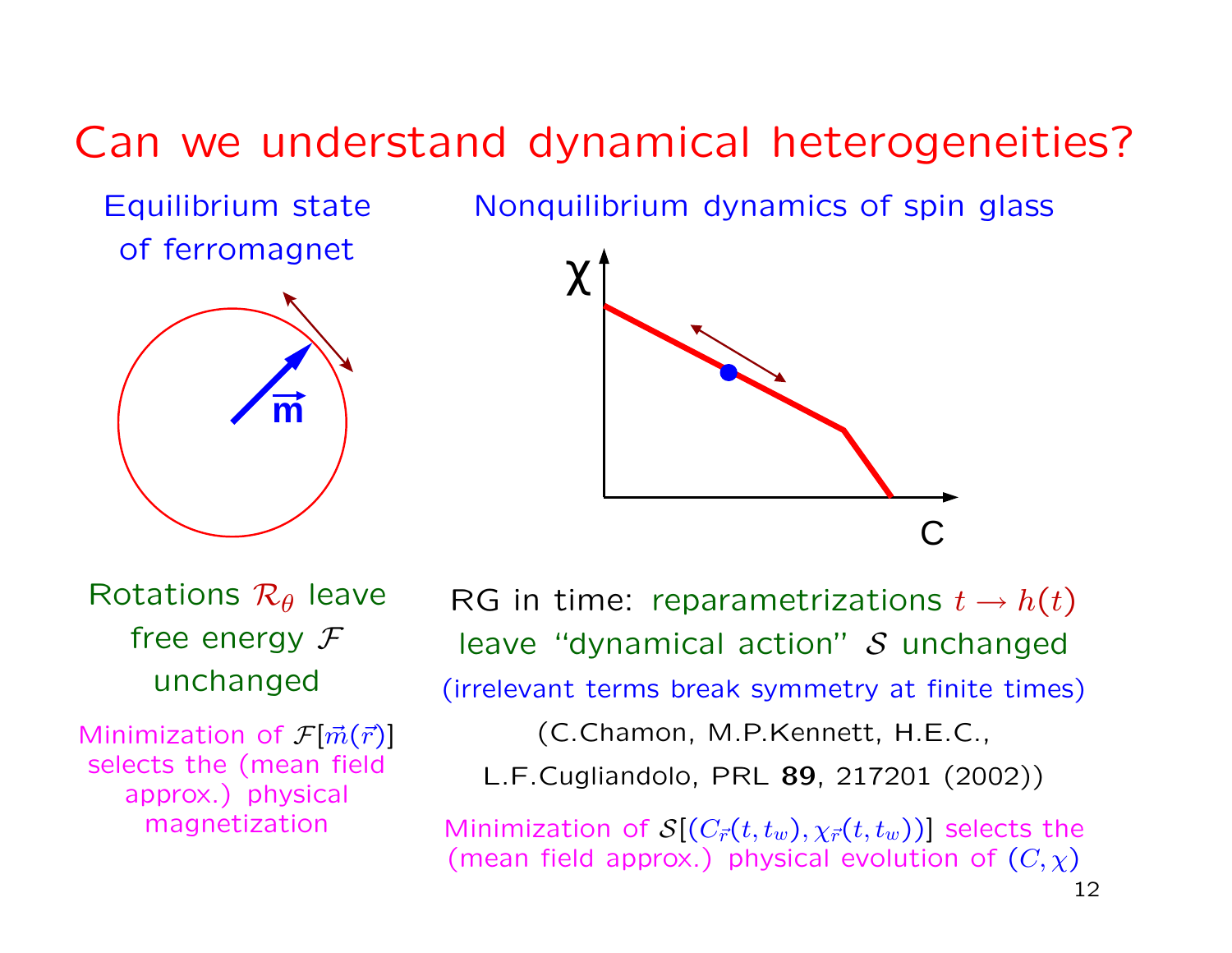## Can we understand dynamical heterogeneities?

Equilibrium state of ferromagnet

Fluctuations with high probability (small  $\delta \mathcal{F}$ ):

 $\mathcal{R}_{\theta(\vec{r})}$ 

(direction of the magnetization varies smoothly in space) "magnons"

Nonquilibrium dynamics of spin glass

Fluctuations with high probability (small  $\delta S$ ):

 $t \rightarrow h_{\vec{r}}(t)$ 

(age of the material varies smoothly in space)

(H.E.C., C.Chamon, L.F.Cugliandolo, M.P.Kennett, PRL 88, 237201 (2002))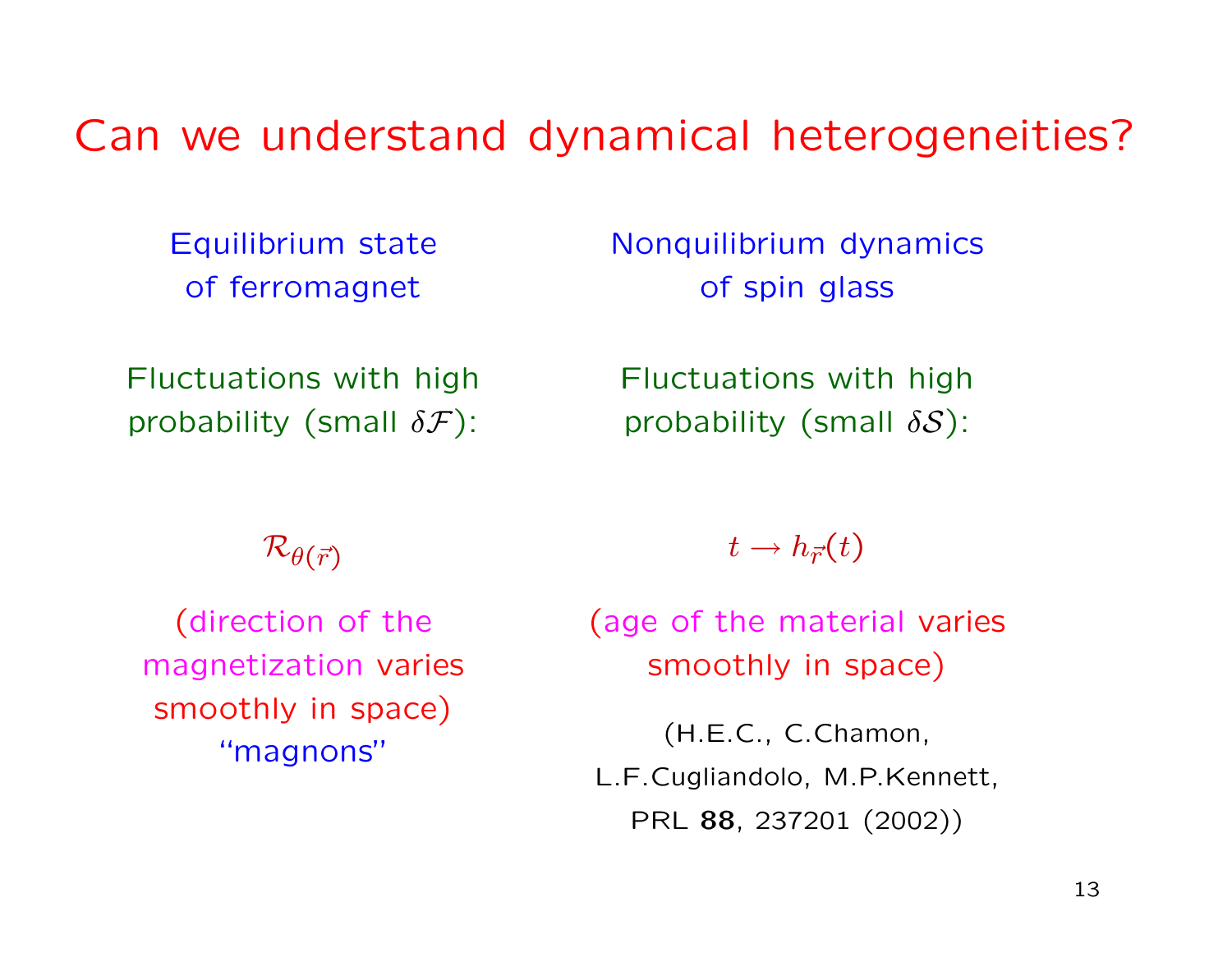#### How do we test this theoretical framework?

- 1. Measure  $C_{\vec{r}}(t,t_w)$  and  $\chi_{\vec{r}}(t,t_w)$  at fixed, large  $(t,t_w)$ .
- 2. See where the points accumulate in the  $(C, \chi)$  plane.

![](_page_13_Figure_3.jpeg)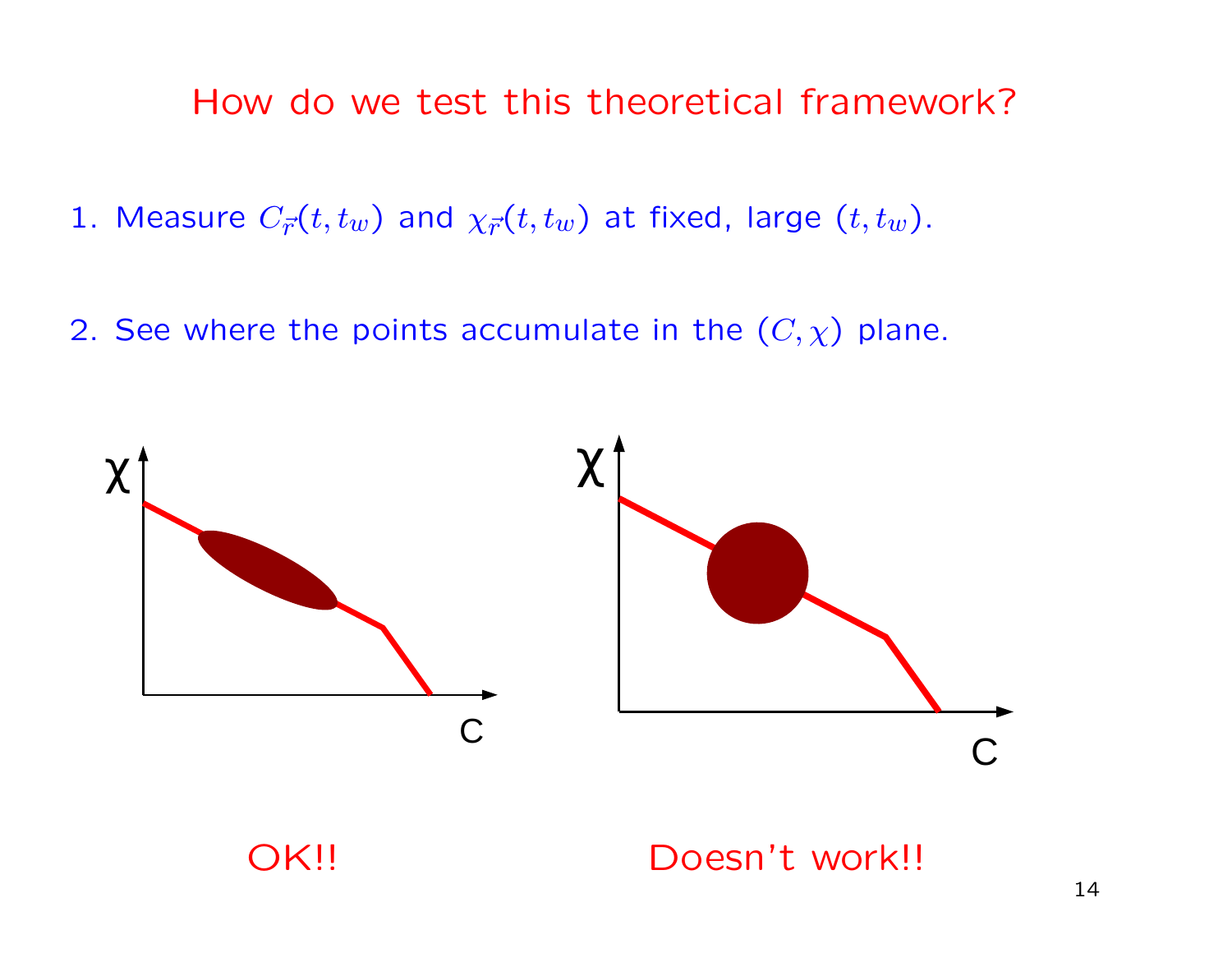## Probability distribution of local correlations:  $\rho(C_{\vec{r}})$

(with C. Chamon, L. Cugliandolo, J. Iguain, and M. Kennett: PRL 88, 237201 (2002) and PRB 68, 134442 (2003))

If  $C_0(t,t_w) \approx C_0(h(t)/h(t_w))$  (for example,  $h(t) \approx t$  in 3DEA) then:

$$
t\to h_{\vec{r}}(t)=\mathrm{e}^{\varphi_{\vec{r}}(t)}
$$

 $C_{\vec{r}}(t,t_w) = C_0(h_{\vec{r}}(t)/h_{\vec{r}}(t_w)) = C_0(\exp(\varphi_{\vec{r}}(t) - \varphi_{\vec{r}}(t_w)))$ 

![](_page_14_Figure_5.jpeg)

- Fluctuating  $\varphi_{\vec{r}}(t)$
- Time reparametrization invariance

•

$$
\bullet \Rightarrow \varphi_{\vec{r}}(t) - \varphi_{\vec{r}}(t_w) \approx
$$
  

$$
\ln \left( \frac{h(t)}{h(t_w)} \right) + \sqrt{a + b \ln \left( \frac{h(t)}{h(t_w)} \right)} X_r
$$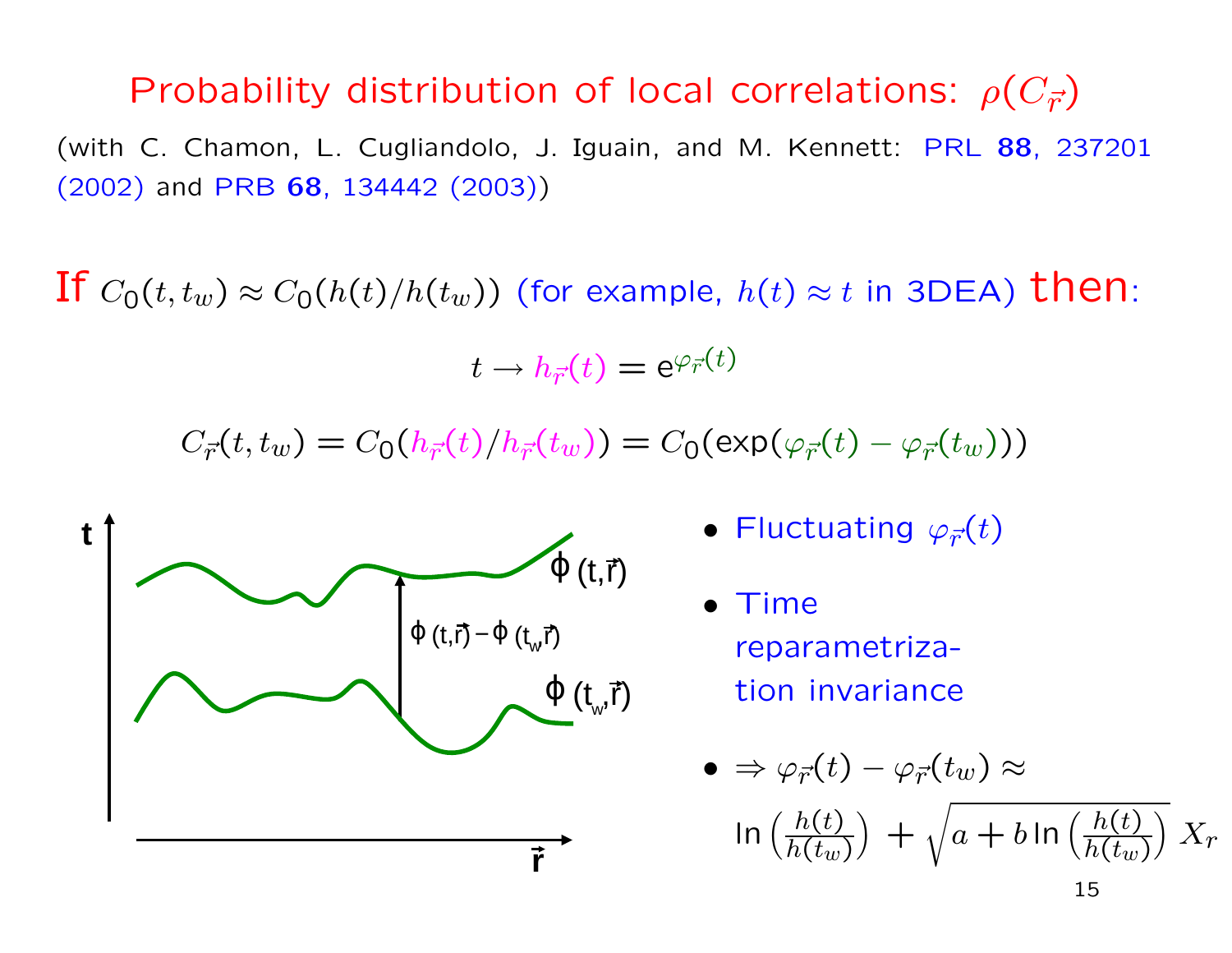# Outline

- 1. Experiments show that glasses are out of equilibrium: agedependent effects ("Physical aging") and "FDT violations".
- 2. Symmetry under time reparametrization. Goldstone mode: space dependent ages in glassy systems.
- 3. Numerical evidence in models of spin glasses and structural glasses.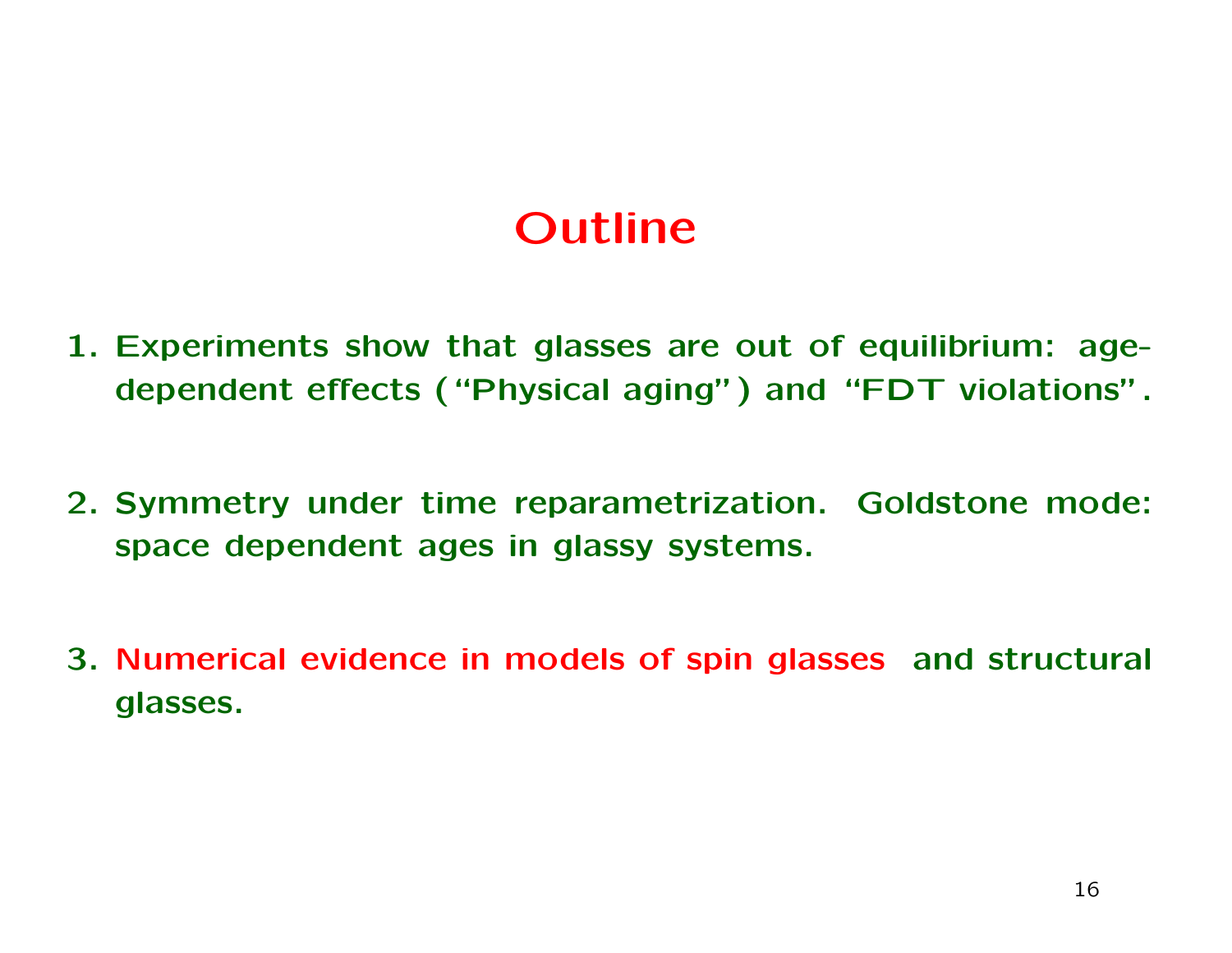![](_page_16_Figure_0.jpeg)

C

Not OK

 $V = 64^3$ ,  $T = 0.72T_g$ ,  $t_w = 4 \times 10^4$  MCs  $t/t_w = 1.00005, 1.001, 1.06, 2, 8, 32$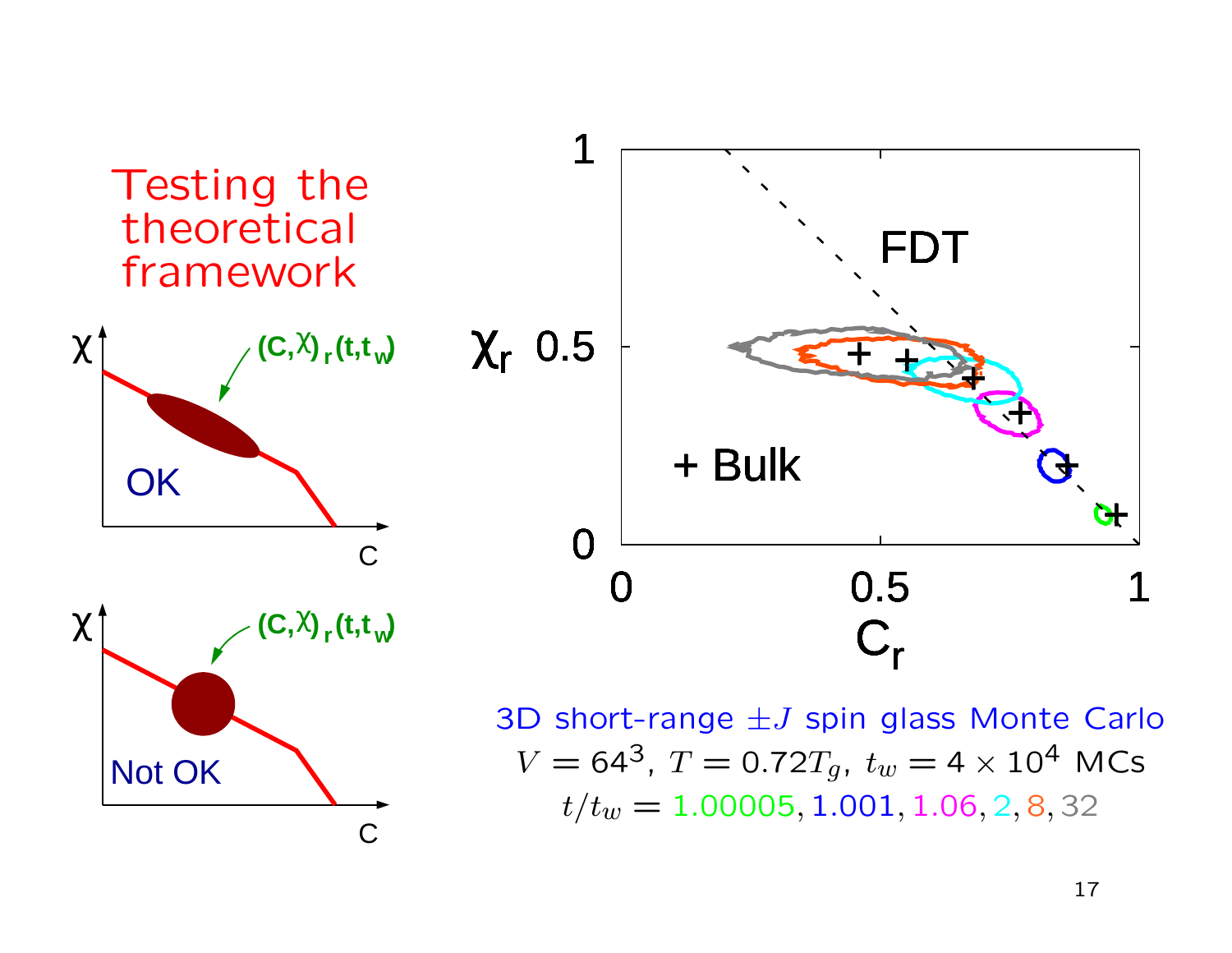# $\rho(C_{\vec{r}})$  collapses with  $t/t_w$

![](_page_17_Figure_1.jpeg)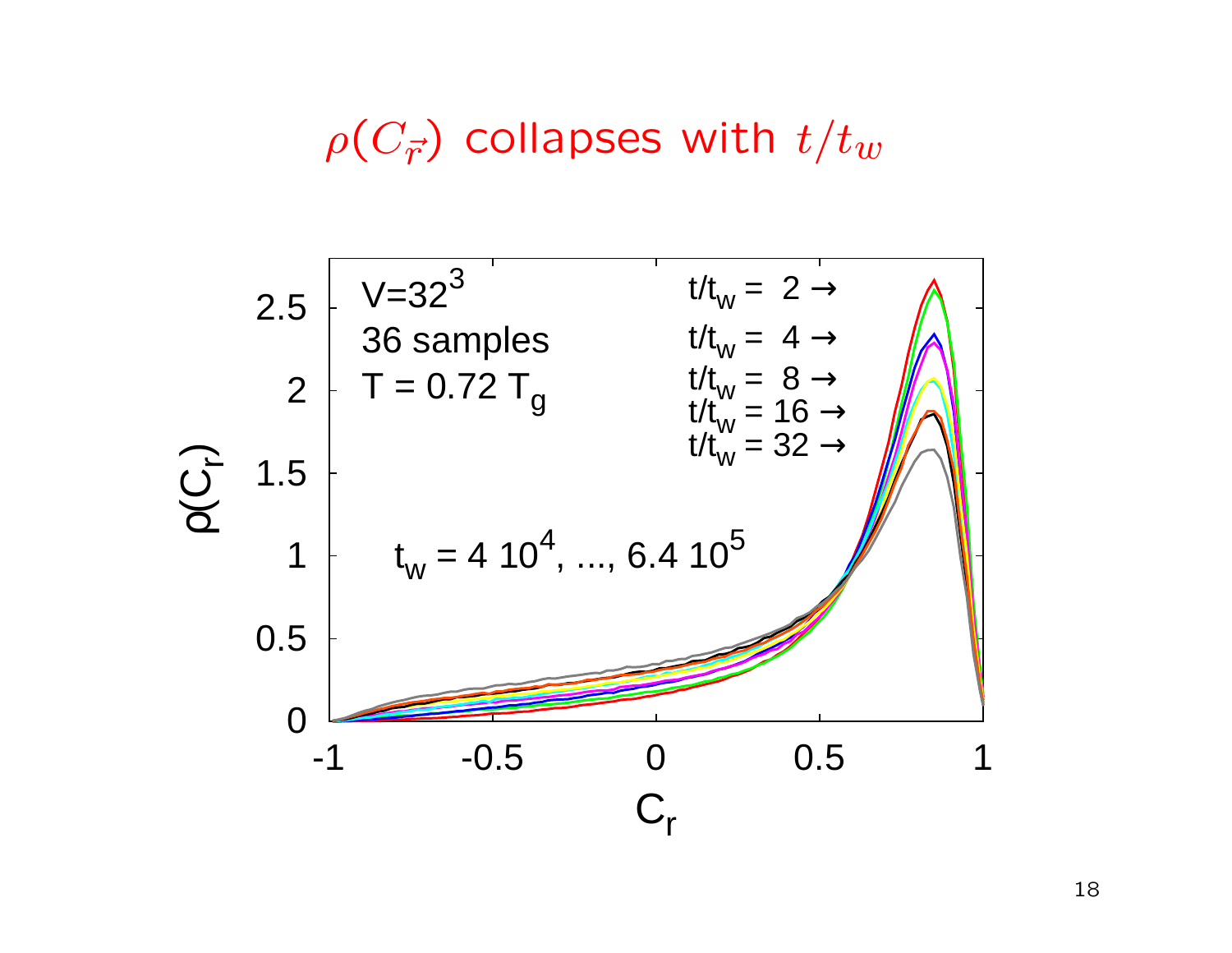Noise-noise spatial correlations: exponential decay

 $RG-irrelevant \Rightarrow$  expect finite correlation length symmetry-breaking terms  $(\rightarrow \infty$  for infinite  $t, t_w$ ).

![](_page_18_Figure_2.jpeg)

 $B(\vec{r},t,t_w) \equiv \langle \delta C_{\vec{r}_i}(t,t_w) \, \delta C_{\vec{r}_i+\vec{r}}(t,t_w) \rangle_{\vec{r}_i}$ 

 $t_w = 10^4$  MCs,  $V = 32^3$ ,  $T = 0.72T_g$ , 64 disorder realizations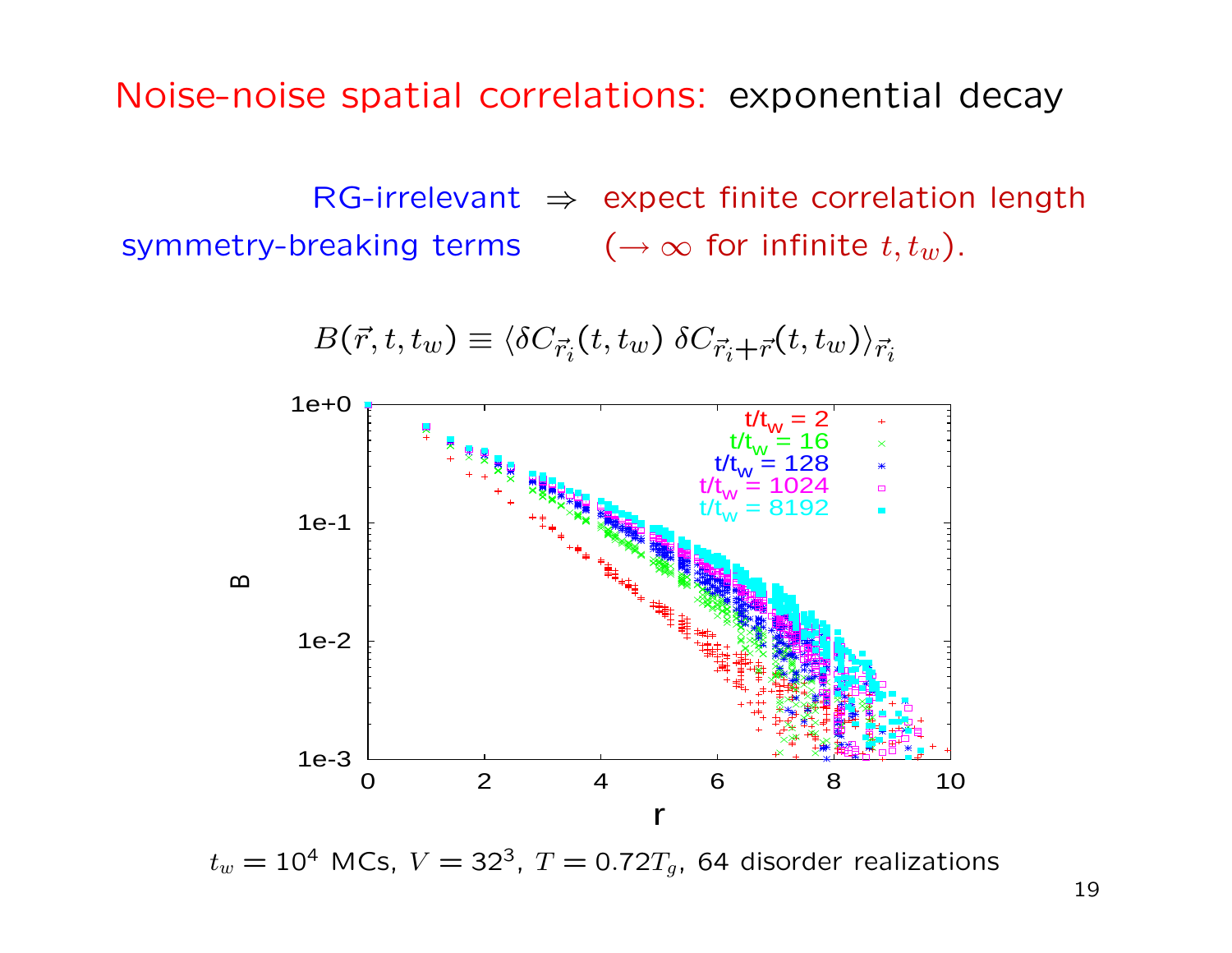Correlation length  $\xi(t,t_w) \rightarrow \xi(t_t_w)$ 

![](_page_19_Figure_1.jpeg)

 $V = 32<sup>3</sup>$ ,  $T = 0.72T<sub>g</sub>$ , 64 disorder realizations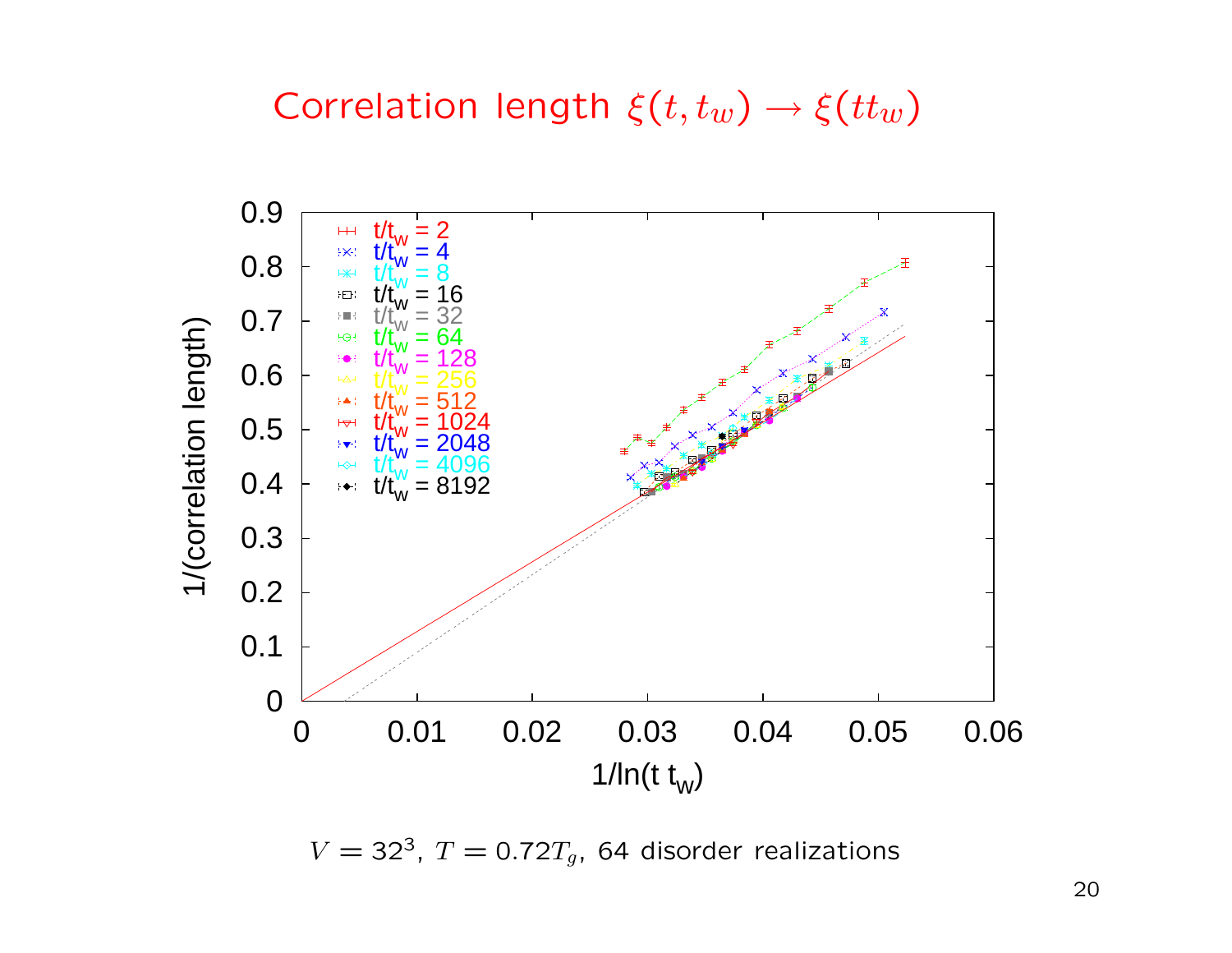# Outline

- 1. Experiments show that glasses are out of equilibrium: agedependent effects ("Physical aging") and "FDT violations".
- 2. Symmetry under time reparametrization. Goldstone mode: space dependent ages in glassy systems.
- 3. Numerical evidence in models of spin glasses and structural glasses.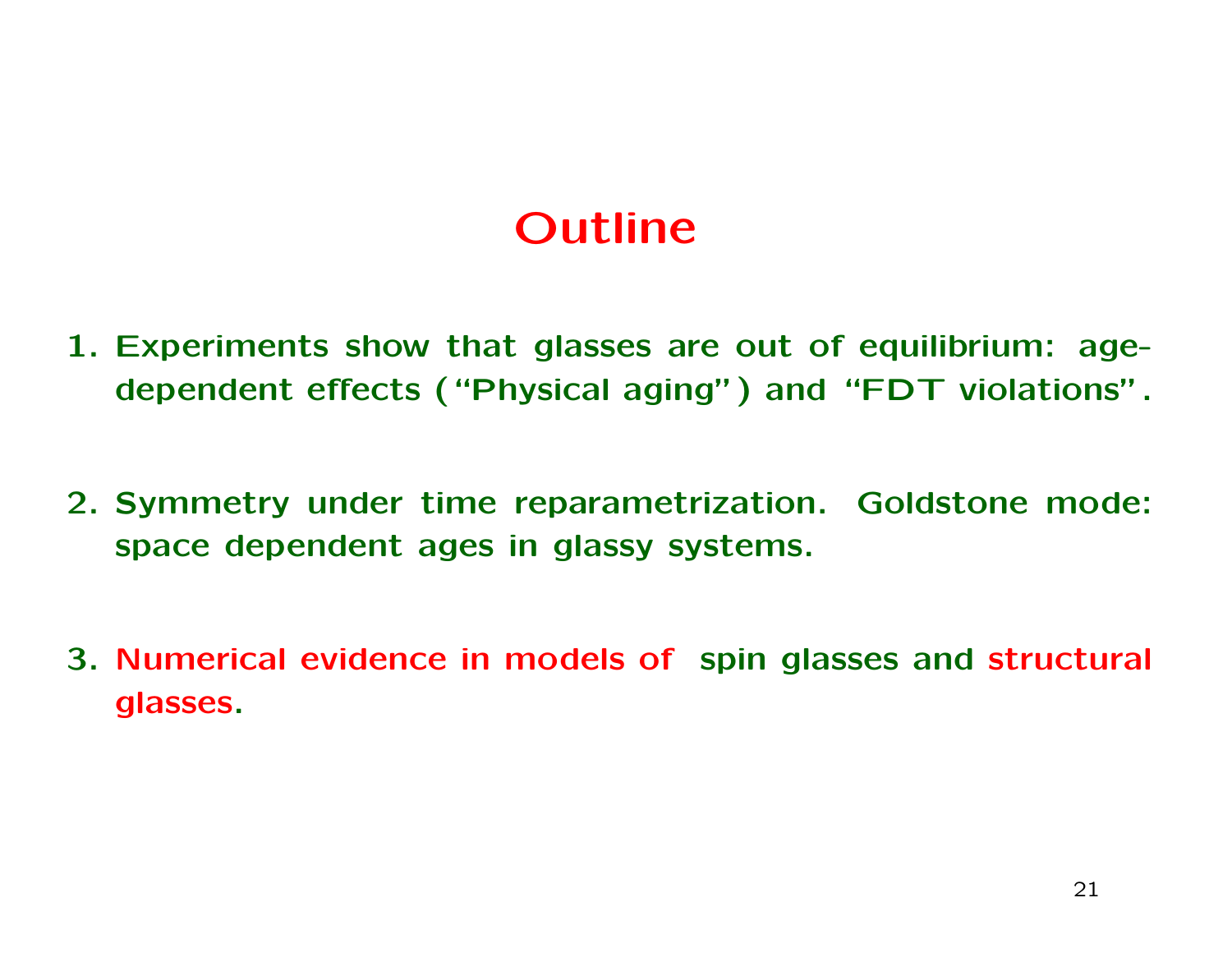### Structural glass simulations

- 80:20 binary Lennard-Jones mixture, 8000 particles. Thermalized at  $T_i = 5.0$ , time origin at instantaneous quench to  $T_f = 0.4$  (below  $T_g \approx 0.435$ ). Evolves for up to 100000 LJ units (i.e.  $\sim 10^{-8}s$ ) after quench.  $\beta$  relaxation time is of the order of 1 LJ unit. Repeated for 250 to 4000 independent runs (depending on timescale).
- Divide the system in regions, and measure one point, two time quantities for each region.

$$
C_{\vec{r}}^{\text{part}}(t,t_w) \equiv \frac{1}{\mathcal{N}(V_{\vec{r}})} \sum_{\vec{r}_i(t_w) \in V_{\vec{r}}} \cos(\vec{q} \cdot [\vec{r}_i(t) - \vec{r}_i(t_w)])
$$

Obtain the probability distributions  $\rho(C_r)$  for the local values.

• Use the *global* intermediate scattering function

$$
C_{\text{global}}(t, t_w) \equiv \frac{1}{N} \sum_{i=1}^{N} \cos(\vec{q} \cdot [\vec{r}_i(t) - \vec{r}_i(t_w)])
$$

to quantify how correlated the system is between times  $t_w$  and  $t$ .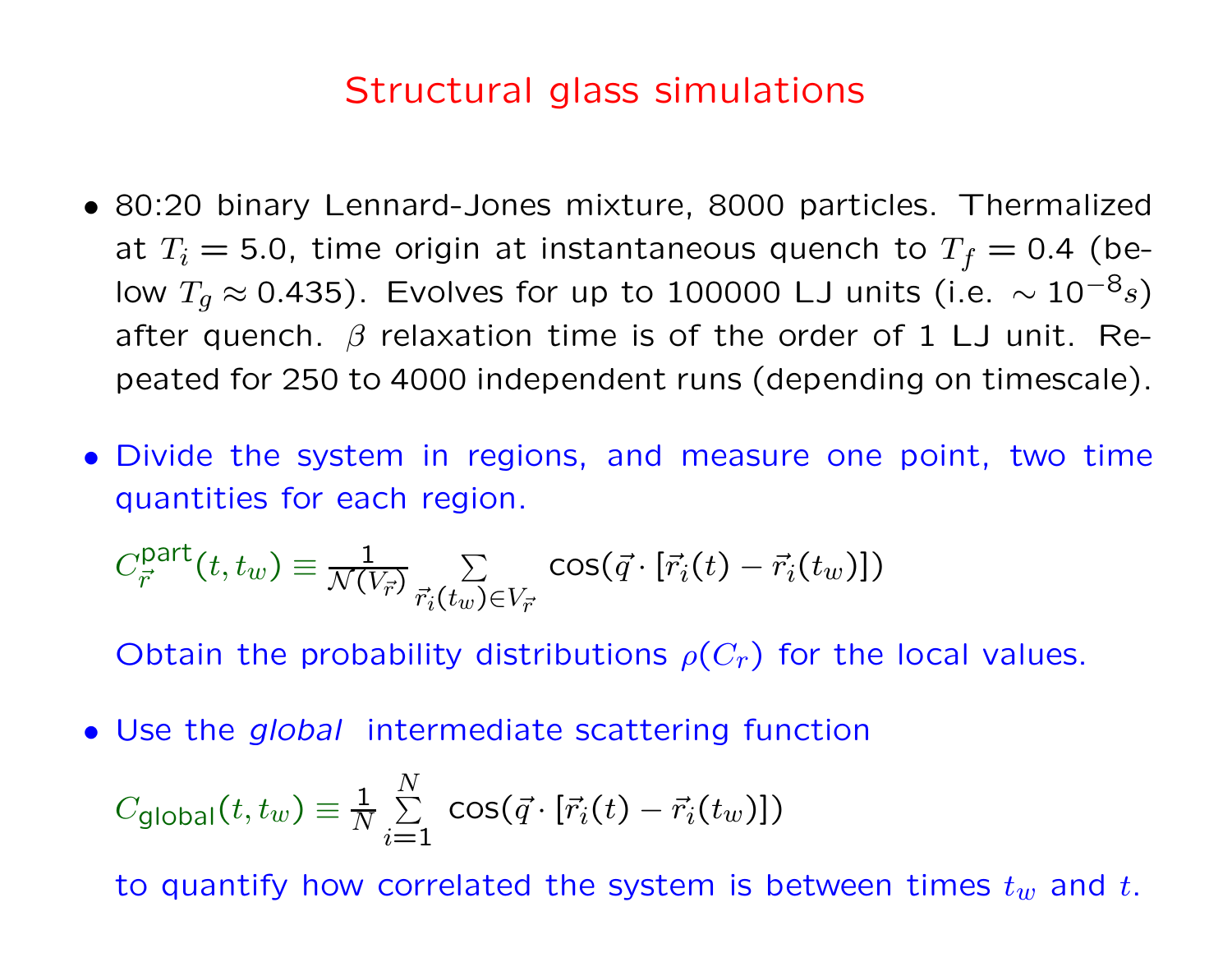Approximate collapse of  $\rho(C_r)$  at constant  $C_{\text{global}}(t,t_w)$ 

![](_page_22_Figure_1.jpeg)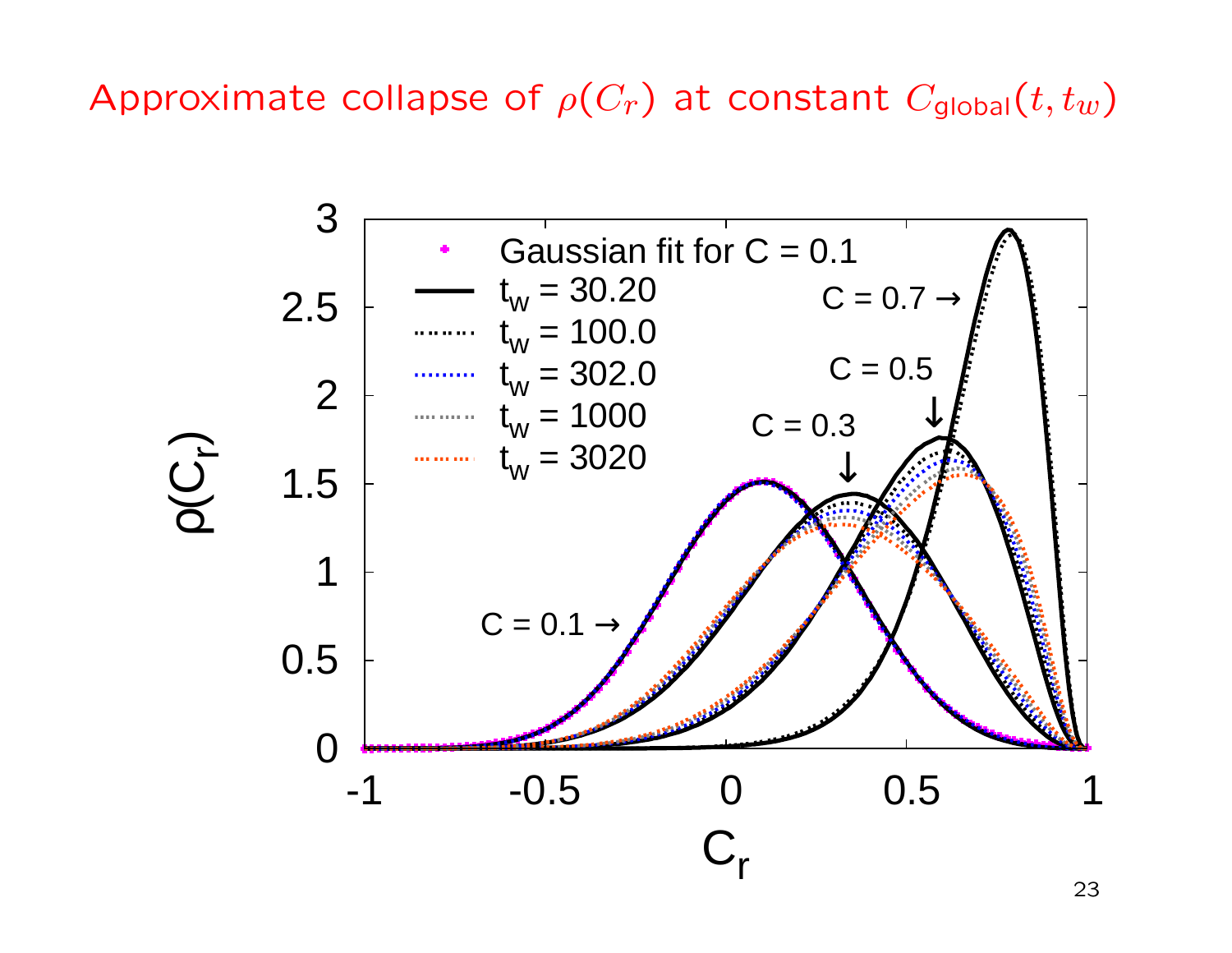Distribution of one-dimensional displacements  $\rho(\Delta x)$ 

![](_page_23_Figure_1.jpeg)

approximate collapse at constant  $C_{\text{global}}(t, t_w)$ .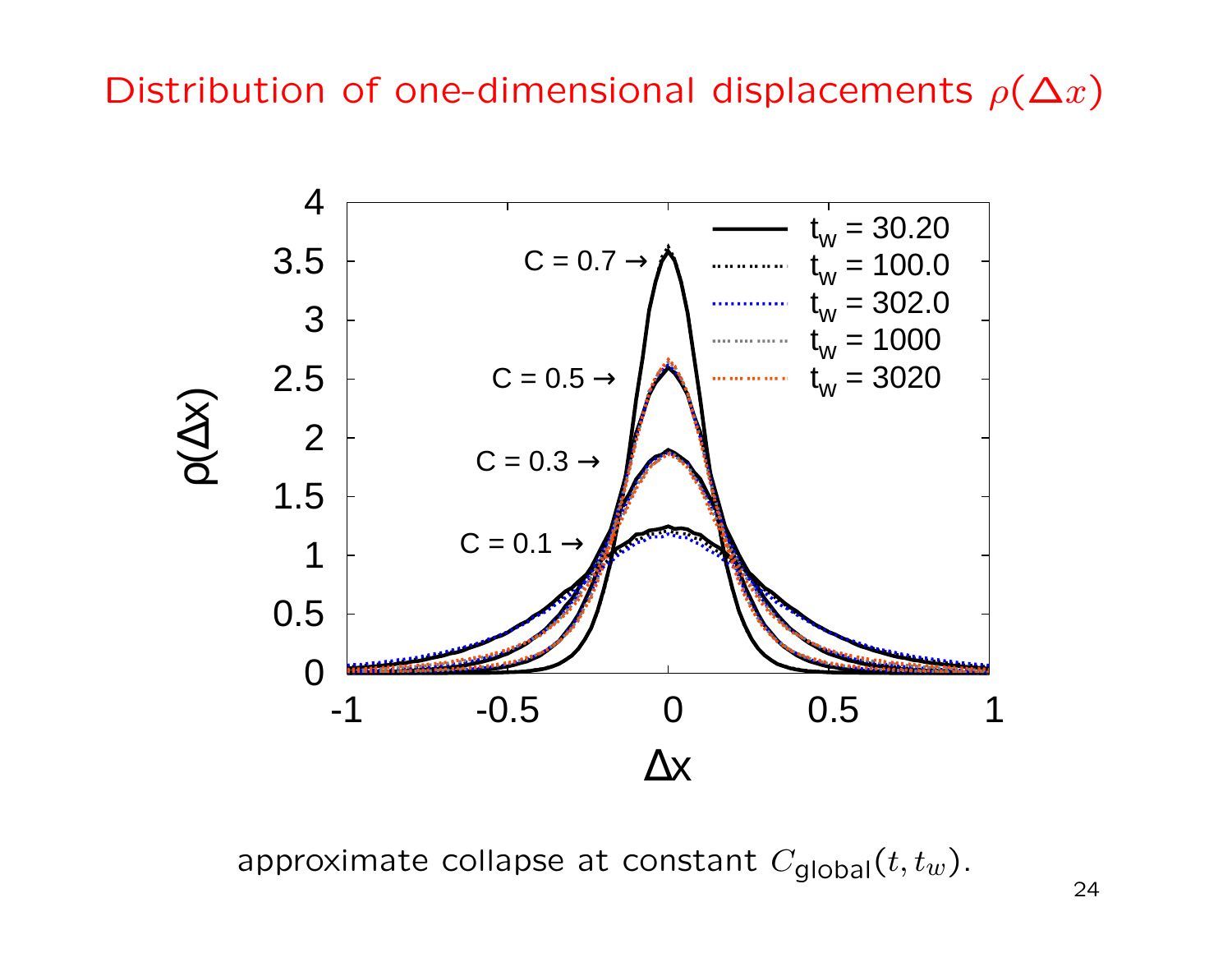#### Dynamical correlations: densities

(Lačević, Starr, Schrøder, Glotzer J. Chem. Phys 119, 7372 (2003))

$$
w(\mathbf{r}, t, t_w) = 1
$$
 if particle at **r** has moved  $\langle a_{\text{vib}} \rangle$   
= 0 otherwise

$$
g_4(\mathbf{r}, t, t_w)
$$
 = spatial correlation of  $w(\mathbf{r}, t, t_w)$ 

$$
\xi_4(t, t_w)
$$
 = correlation length for  $g_4(\mathbf{r}, t, t_w)$ 

 $\chi_4(t,t_w)$  = dynamic density susceptibility  $\propto \int d^3r \; g_4(\mathbf{r},t,t_w)$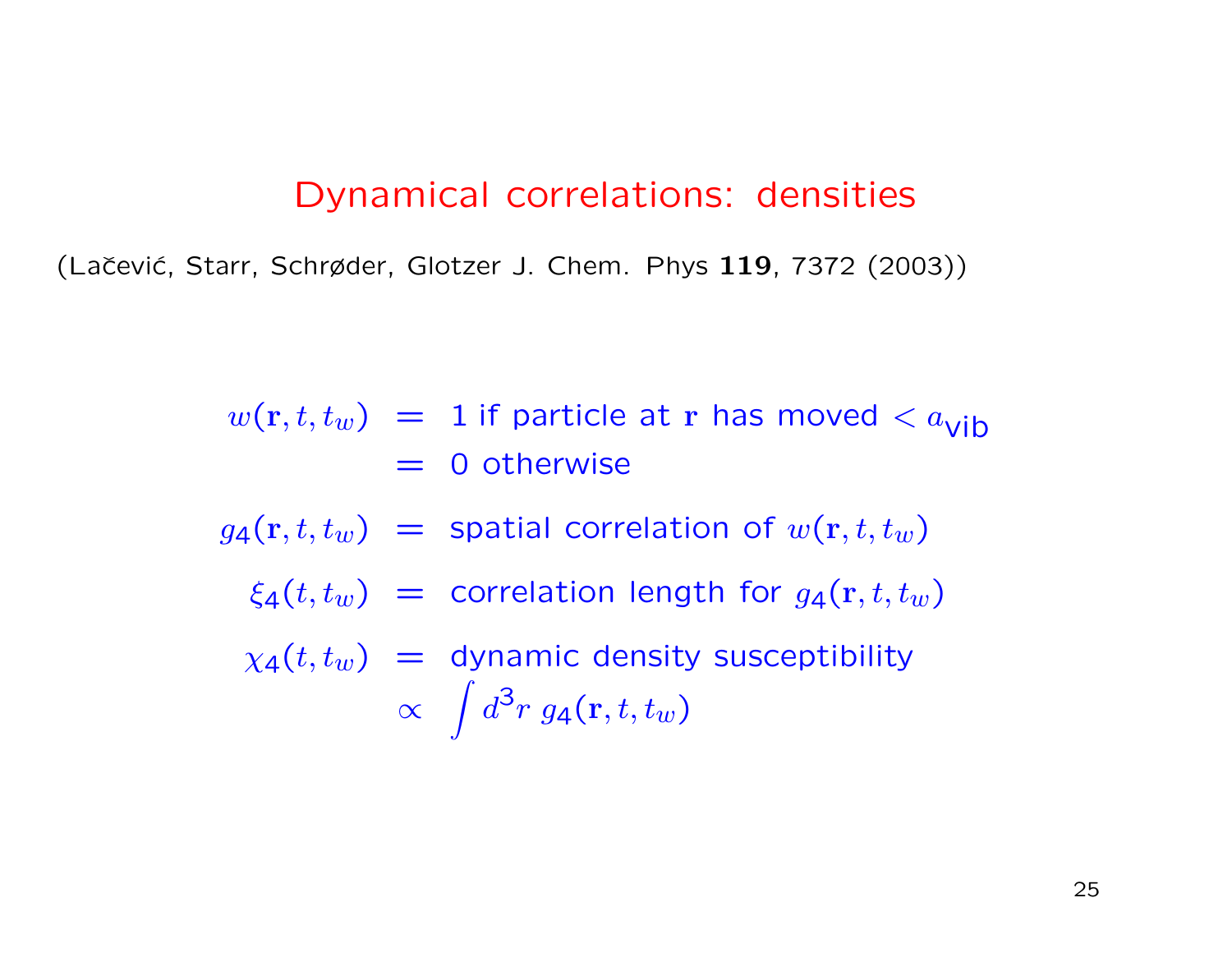## Scaled  $\chi_4$  and  $\xi_4$  depend only on  $C_{global}(t,t_w)$

![](_page_25_Figure_1.jpeg)

26